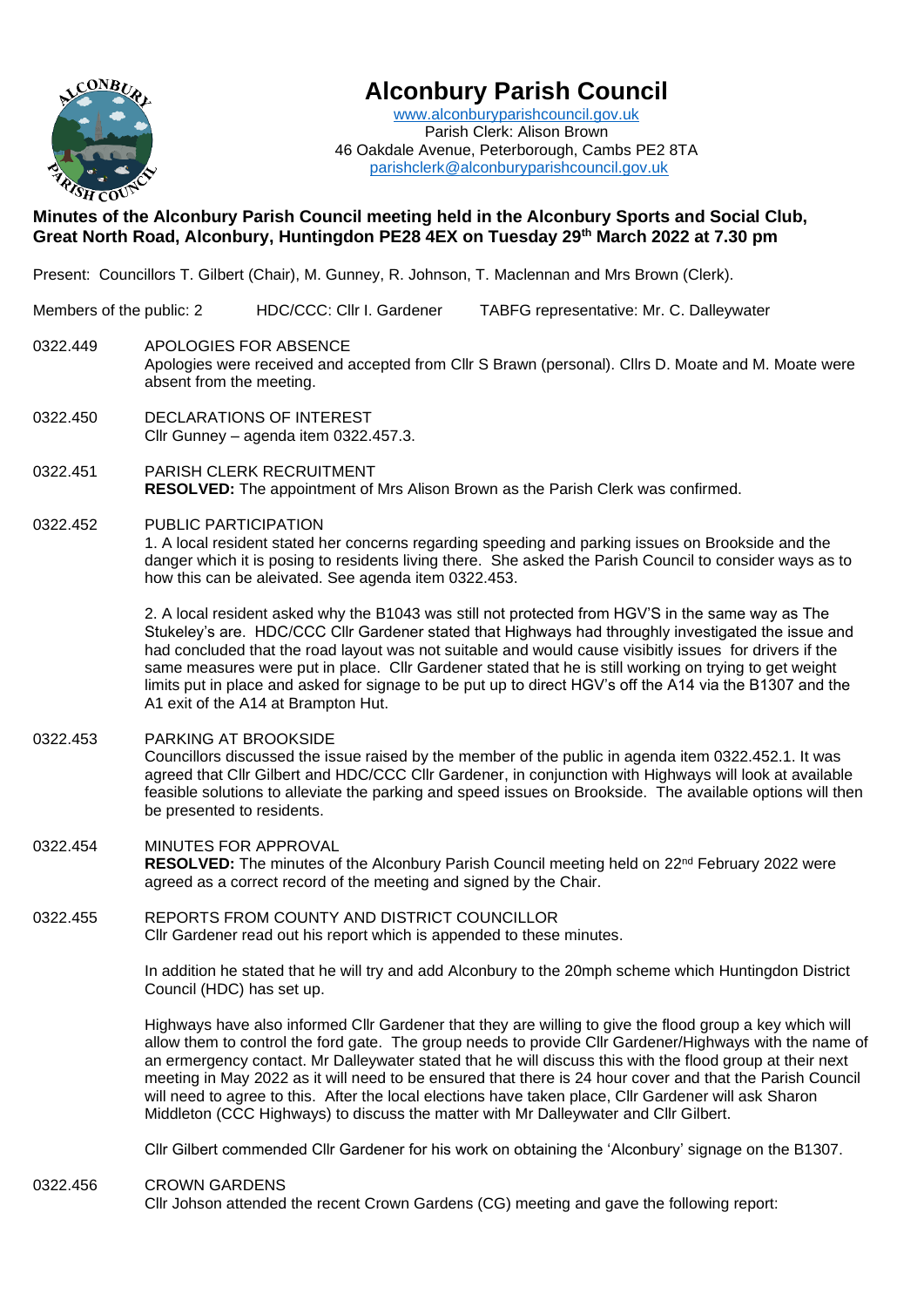"Tammy said that the accommodation was full with a mix of families and single occupancies and that the general tenancy period was 6 months. She will be off work for some months and that she would let us know who would act on her behalf meanwhile.

I raised the issue of police presence at CG and Tammy promised to forward the date of the incident where a vehicle was involved (as previously minuted) so that this could be validated against what may be a separate incident (and for which I do have the date). Otherwise NIL police incidents relating to CG were reported.

Tammy reported that CG residents would be starting a number of "nature" based activities, including a mini-wildlife area and nature walks, to which residents would be invited. CG would be grateful for any appropriate contributions that would help this activity gain traction".

#### 0322.457 COUNCILLORS UPDATES FROM PEVIOUS MEETING

Received verbal reports from the Parish Councillors on their portfolio responsibilities and matters arising from previous meeting;

- 1. Memorial Hall No update.
- 2. Tree Warden

The memorial tree for the Queen's platinum jubilee on the village green has been planted. Cllr Maclennan stated that he will prune the orchard trees during the Easter holidays. Cllr Gunney reported that he has received all the tree documents and maps from the previous tree warden. He will scan the map and give a copy to the Clerk. It was agreed that the Clerk will obtan further quotes for the required tree works.

- 3. Alconbury Recreation Field Charity A few succesful events have taken place. Cllr Gunney is now the Chair of the charity.
- 4. Alconbury Sports and Social Club Joint events have been run with the Alconbury Recreation Field Charity.
- 5. Bramble End Play Area/Woolley Hill Wind Farm Cllr Gunney reported that a glass bottle had been smashed on the play area surface during the last weekend. Parents had helped clear the glass. However, as there was a health and saftey concern that small slivers of glass still remained within the matting, a contractor had been found by the Clerk to hoover the area.

Cllr Maclennan reported that all the play equipment seemed in good working order however the grass was long and could do with mowing.

Woolley Hill Wind Farm: Cllr Maclennan will attend the next meeting on 6<sup>th</sup> April 2022.

- 6. Planning Working Group Cllr Johnson stated that he is not able to attend the CAPALC planning sessions in July
- 7. Alconbury Weald Joint Parishes Meetings Nothing to report.
- 8. HR Committee Nothing to report.

### 0322.458 VILLAGE CRIME

The Clerk provided the following crime figures taken from [www.Police.uk](http://www.police.uk/) crime map: Januiary 2022 – 5 reports of crime within the village.

#### 0322.459 THE ALCONBURY BROOK FLOOD GROUP (TABFG)

In addition to the attached written report, Mr Dalleywater will provide a further report on the Defra pilot scheme called Landscape Recovery meeting which took place yesterday evening.

### 0322.460 DEFIBRILLATOR

The Clerk reported that a quotation for a defibrillator had been obtained via David O'Brian and that he was also willing to be the 'person responsible' for the unit. David would look after the unit and provide the Clerk with bi-monthly reports. The meeting was also informed that Dawn Pupins, a member of the WI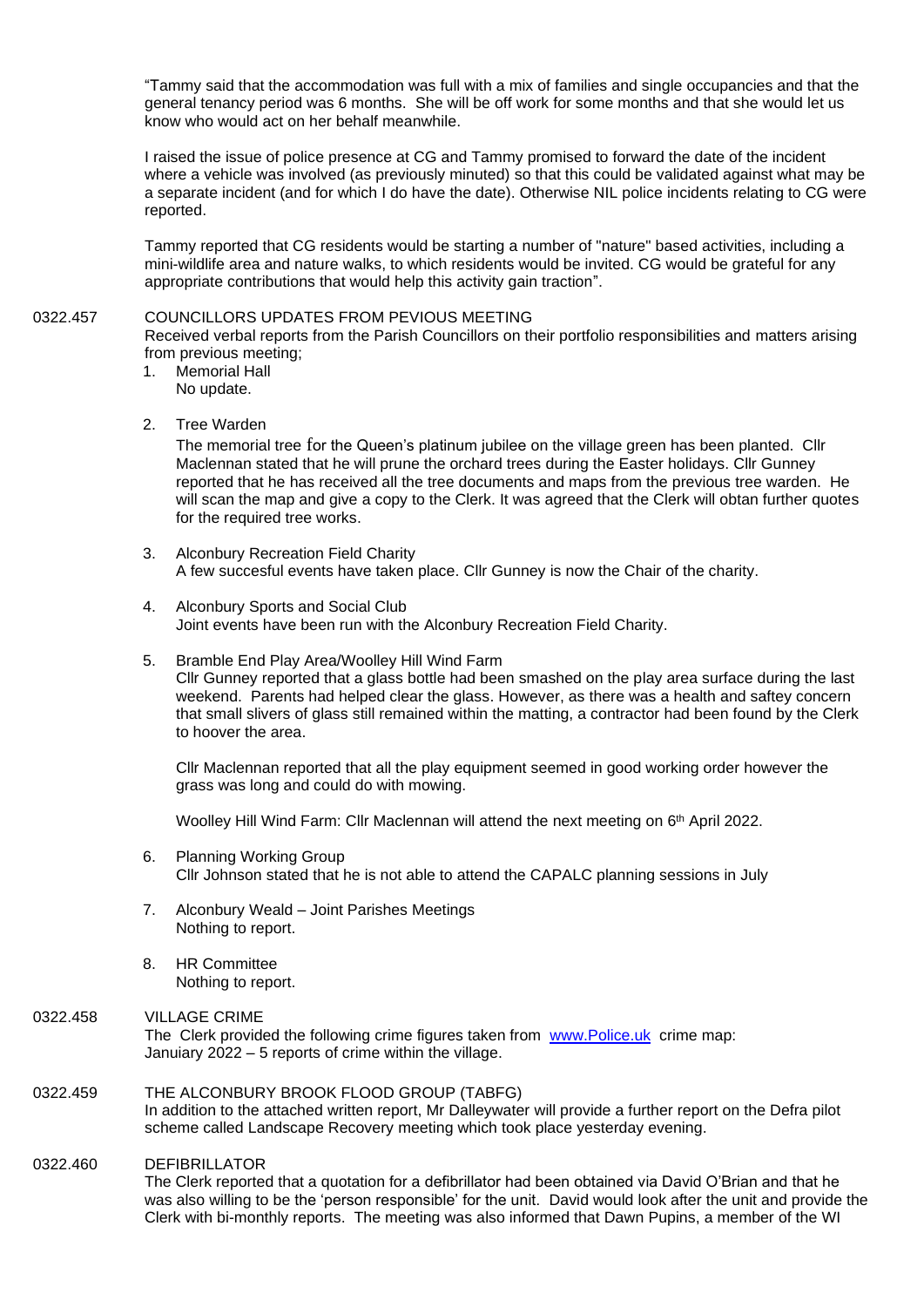had also made an application to Tesco blue tokens for a defibrillator at the Memorial Hall. It was noted that both grant applications for the unit were specifically for a defibrillator at the Memorial Hall. However, the Parish Council had already received the grant money and required installation permission. It was agreed that in the first instance Cllr Gilbert will contact Dawn Pupins and ask her to find out if Tesco will allow the application to be amended with a different location for the defibrillator before going ahead with the purchase.

- 0322.461 PARISH COUNCIL ELECTIONS 5<sup>th</sup> May 2022 Cllr Maclennan to take all councillor nomination forms to HDC.
- 0322.462 CAPALC AFFILIATION 2022/23 **RESOLVED:** To renew the CAPALC affiliation and Data Protection Officer membership for 2022/23.
- 0322.463 REFURBISHMENT OF VILLAGE SIGN

Cllr Johnson reported that the village sign is looking weathered and scruffy. The Clerk will obtain restoration quotes.

- 0322.464 INFRASTRUCTURE
	- Received updates and agreed actions
	- 1. Churchyard

Dan Maynard has taken away the rubbish therefore no skip is required this year.

2. Village Green

An application to plant a memorial tree on the village green was received from Helen Richardson.

 **RESOLVED**: To permit Helen Richardson to plant a memorial tree on the village green. Cllr Gilbert will liaise with her and confirm the exact location of the tree.

3. Roads and Footpaths

 Cambridgeshire Highways are supporting the campaign by Plantlife 'No Mow May' and will not be cutting any highway verges during the month of May. They are also encouraging Parish Councils to lend their support to it. Supporting the campaign should not compromise any safety concerns residents may have, and Cambridgeshire Highways will cut junctions should there be a safety requirement to do so. For further information: [https://www.plantlife.org.uk/uk/discover-wild-plants](https://www.plantlife.org.uk/uk/discover-wild-plants-nature/no-mow-may)[nature/no-mow-may](https://www.plantlife.org.uk/uk/discover-wild-plants-nature/no-mow-may) **RESOLVED:** The Parish Council will support 'No Mow May' and will ask its contractor not to cut any highway verges during the month of May. The Clerk will inform the contractor and as the grass cutting schedule has already been agreed for this year, will ask him to add the missed-out cuts onto the end of the year.

4. General

A quotation of £175.00 to cut back the hedge and weed spray the play area at Bramble End has been received. A quote previously obtained was £900.00.

**RESOVLED:** To accept the quotation for £175.00 to cut back the hedge and weed spray the play area at Bramble End.

0322.465 VILLAGE PUMP POSTS

No update on the replacement/refurbishment of the pump posts/surround.

0322.466 CCTV No update.

0322.467 PLANNING APPLICATIONS

1. It was **RESOLVED** to submit comments where appropriate on applications:

• 22/00560/TREE: Tree works: T1 to T5 - Elder 3m in height, complete removal. T6 Cypress Leylandii 8m in height, complete removal. T7 Cypress Leylandii 6m in height, complete removal. T8 Cypress Leylandii 5m in height complete removal at 1 Great North Road, Alconbury, Huntingdon PE28 4ES **RESOLVED**: No material considerations.

• 21/01846/HHFUL**:** Revised plans - Demolition of conservatory. Reduction in size of garage. Erection of two storey rear extension and amendments to fenestration of existing dwelling at 18A Brookside, Alconbury, Huntingdon PE28 4EP RESOLVED: Comment to be submitted – There is a concern that there will be an impact on street parking for this residence which will may be worse due to the reduction of the size of the garage.